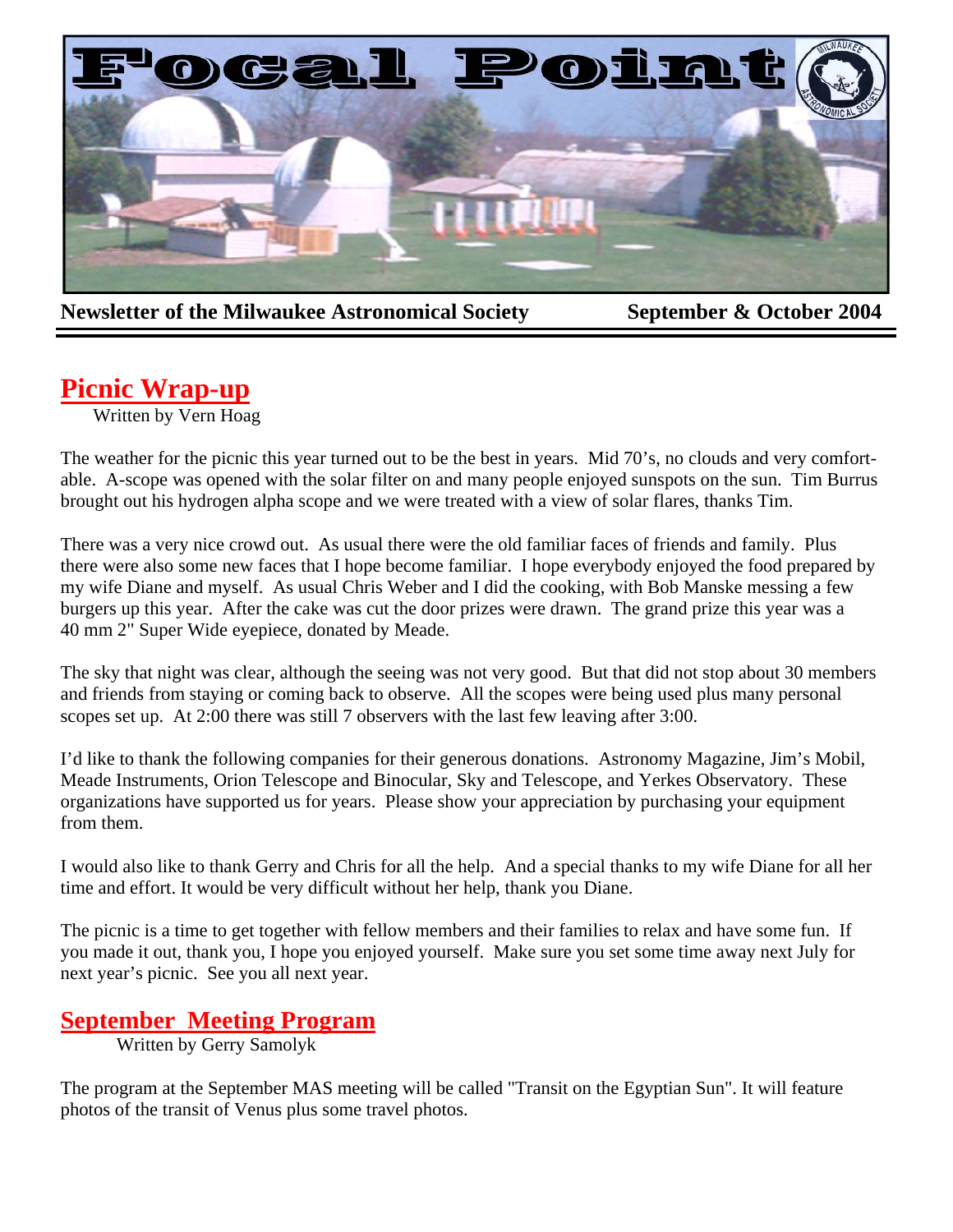Hello everyone, my name is Chris Limbach and I'm a member of the MAS. I wrote both a technical paper and a made-for-publication article on telescope building. Basically I had some ideas but not the funds to do anything. So I wrote an article about it. Please read it and/or forward it to someone who knows a lot about the topic that would be great. I'm definitely looking for constructive criticism and input. The hyperlink contained in the following article will take you to my full paper.

Thanks, Chris

## **Giant Aperture, Low Price, CCD Capability. Can it be done?**

By Christopher Limbach

Being an amateur astronomer, and moreover a teenager, I know the pangs of aperture fever all too well. Before I got my hands on a 12" LX-200 all I could do was browse websites and reviews, surveying the market for the best buy. Well, not much has changed, despite being preoccupied with my own telescope and photometry. The only difference is in content; larger aperture, larger mount, and of course a larger expense.

What puzzled me when I began scanning the websites of "high-end" telescope and mount makers was the great increase in prices. With only an added 31% great light grasp the 16" LX-200 costs over \$10,000 more than a 14". And to confuse matters more a 'small' 10" RCOS optical tube assembly costs \$12,100. Even the Paramount ME German Equatorial mount alone is \$12,500. The higher prices of these instruments reflect the giant step up in quality from any 14" or smaller SCT currently dominating the amateur telescope market.

These days almost all computerized telescopes, especially those in the \$10,000+ range, cater to the CCD imager. Tracking, pointing, and guiding on all high-end mounts are phenomenal. Moreover, telescope optical quality is superb, providing a large, sharp field of view. The question I began pondering while looking at all these websites was this: 'Is it possible to get a large (18"+) aperture telescope capable of high-quality CCD imaging without spending a fortune?' A "yes" answer to this question would obviously make a lot of amateur astronomers very happy, but the more pertinent question at this point is 'how?' I don't claim to have all the answers, but after a lot of research on the current telescope market I've come up with some interesting ideas.

In my paper, "The Future of Amateur Astronomy: Bringing Larger Aperture CCD Imaging To More Amateurs" I describe the logical design solution to the problem presented above. Through a strategy of minimalism, while not sacrificing the quality necessary for great CCD imaging, I believe it is possible to make a 20" f/4 German Equatorial telescope for \$7,500 or less. Sound impossible? Let me run through some of the telescope's features that allow it to be built for such a low price.

Newtonian Optics – When considering apertures of 16" or greater the Newtonian beats all when it comes to price. The off-axis star field is plagued by coma, but a high quality commercial or custom corrector can relieve this problem.

No Secondary – CCD imaging doesn't require any visual observations, and common CCD's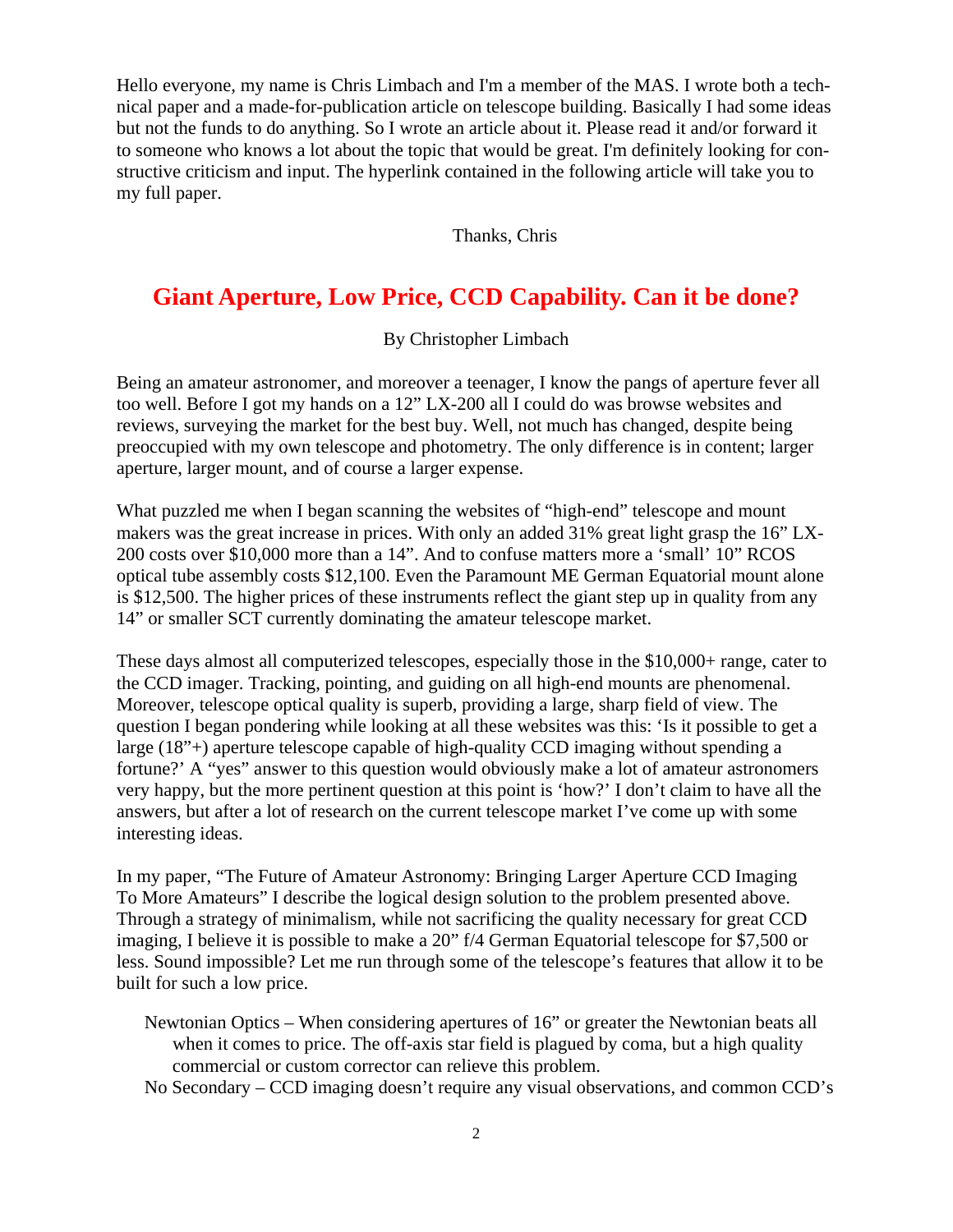the secondary mirror expendable and also reduces the weight of the optical tube assembly (OTA).

- Lightweight OTA By making the optical tube as light as possible less stress is put on the telescope mount. The absence of a secondary mirror, carbon fiber truss tubes, and a thin primary mirror all contribute to achieving this design goal. With a weight between 80 and 85 lbs. the OTA would still be quite heavy, but when compared to a 150 lb. 20" truss Ritchie-Chrétien, this OTA this is quite light.
- Belt-Worm drive Most, if not all commercial mounts use a large worm/worm gear drive to achieve excellent pointing and tracking. The large worm gears are very expensive to manufacture, and eliminating this expense will go a long ways towards driving down mount prices. The Belt-Worm drive presents a great solution because it incorporates both the worm and belt's positive features while canceling their respective limitations. With this design a 2" worm gear and 6:1 belt reduction can achieve a tracking performance equivalent to a single 12" worm drive at a significantly lower cost and with less backlash.
- Few Parts, Simple Parts Most commercial telescope mounts require some kind of pricey machining in order to make all the necessary parts. By designing a mount with few and simply fashioned components a lot of money can be saved on machining. Drive components excluded, a German Equatorial mount with a fixed latitude setting can be machined out of only two simple parts. This makes the German Equatorial the best mount design choice.
- Computer-Based Electronics A bundle can be spent on developing hand-paddle and micro-controller electronics for a telescope drive system. Basic stand-alone functionality should be preserved, but computer software should be the main hub of operation. Besides, most CCD imagers only use a computer for telescope control anyways.
- But, Limitations Sacrifices are necessary in any design under cost constraints. With this telescope design both compactness and instrument capacity are sacrificed. The Newtonian optical design is a fast f/4, but with 20" of aperture this is still over 80" of tube length. Placing the mount low the ground is only a partial remedy to the size issue, and a relatively large observatory will be required. In addition, weight limitations are placed on detector equipment because of the prime focus configuration. This telescope simply cannot carry a spectrograph or other large, heavy instrumentation at prime focus.

In my paper I analyze each of these points in more detail and give real-world implementation examples, references to commercial products, tables and photos. Other aspects of the telescope design are also discussed, such as the focuser, mirror cell, and thermal issues. You can read the full paper at: http://www.freewebs.com/skyrunning/article.htm. Please feel free to email me with comments, suggestions or questions. I'm always looking for improvements and input. Making larger apertures available to more amateurs won't only make for prettier pictures. Many amateur astronomers are currently using their instruments for scientific research of variable stars, asteroids, supernova, and other astronomical phenomena. Moving up to 20" (0.5 meters) of aperture puts telescope light grasp a whole magnitude fainter than a 14" Schmidt-Cassegrain. The next revolution in amateur astronomy will make larger aperture CCD imaging affordable and will consequently continue to bridge the gap between amateur and professional astronomers. The ideas mentioned above are only the beginning to a long list of design innovations waiting to happen. Aperture fever may never be cured, but a 20" CCD-ready telescope available on a budget would sure make *me* happy!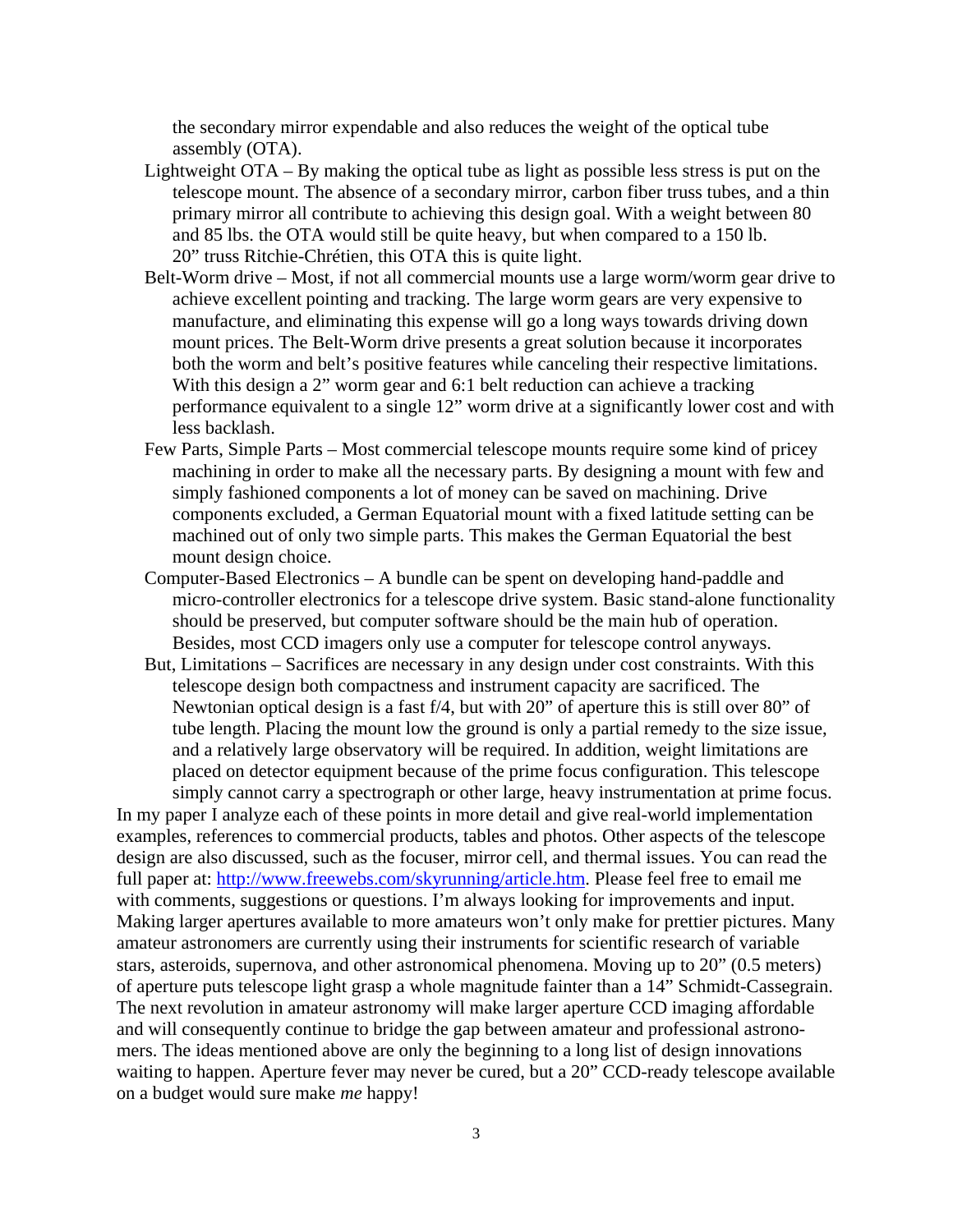## **For Sale:**

Bushnell Voyager 6" Dobsonian Reflector Telescope All metal tube, 1200 mm f.l. (f/7.8) 1.25" Rack & Pinion Focuser 6x30 Finder Scope Includes 25 mm Kellner Eyepiece. Like new. Used only twice. Make offer. Call Ann Warford at 414-325-3658

# **New Members:**

Alfred Hovey, Waukesha Glen Scott, Waukesha Thomas Consi, Milwaukee Stephen Wiencek, Waukesha Raymond Jamieson and Family, Newburg Olaf Harken and Family, Pewaukee Michael Buffington and Family, Greenfield

## **Space Explorers**

by Scott Laskowski

 On August 7, several MAS members helped students from Chicago to learn about the universe while using telescopes. This is an educational project which began in 1991 to promote higher learning within a group of promising students.

 The Space Explorers spend about a week at Yerkes doing projects like measuring the speed of light, tracking the moons of Jupiter, sunspots and radio astronomy. This year's topic was "What are stars made of?"

 Traditionally the week long astronomical experience begins with a star party on the Yerkes south lawn. Volunteers set up telescopes and teach the kids about a telescopes mechanics, optics, use and purpose.

 Unfortunately the sky conditions were not favorable this year. It was mostly cloudy. Still the Space Explorers watched and learned about telescope set-up and how they are used by amateurs. They were taught data gathering for variables, how stars change brightness for various reasons, astrometry, positional calculations, and star gazing just for fun. One telescope revealed a double star in a hole in the clouds. Another hole revealed Arcturus, which by chance was the name of one of the study teams, symbolic and cool for them. Limited views, but all the advisors said the kids had fun.

 The MAS has had a long standing relationship with Yerkes Observatory on many special projects. Thank You, from the University of Chicago to all the volunteers. The Yerkes annual star party is posted yearly on the MAS website. Other U of C projects listed can be acquired at the Yerkes website: http://astro.uchicago.edu/yerkes and other links.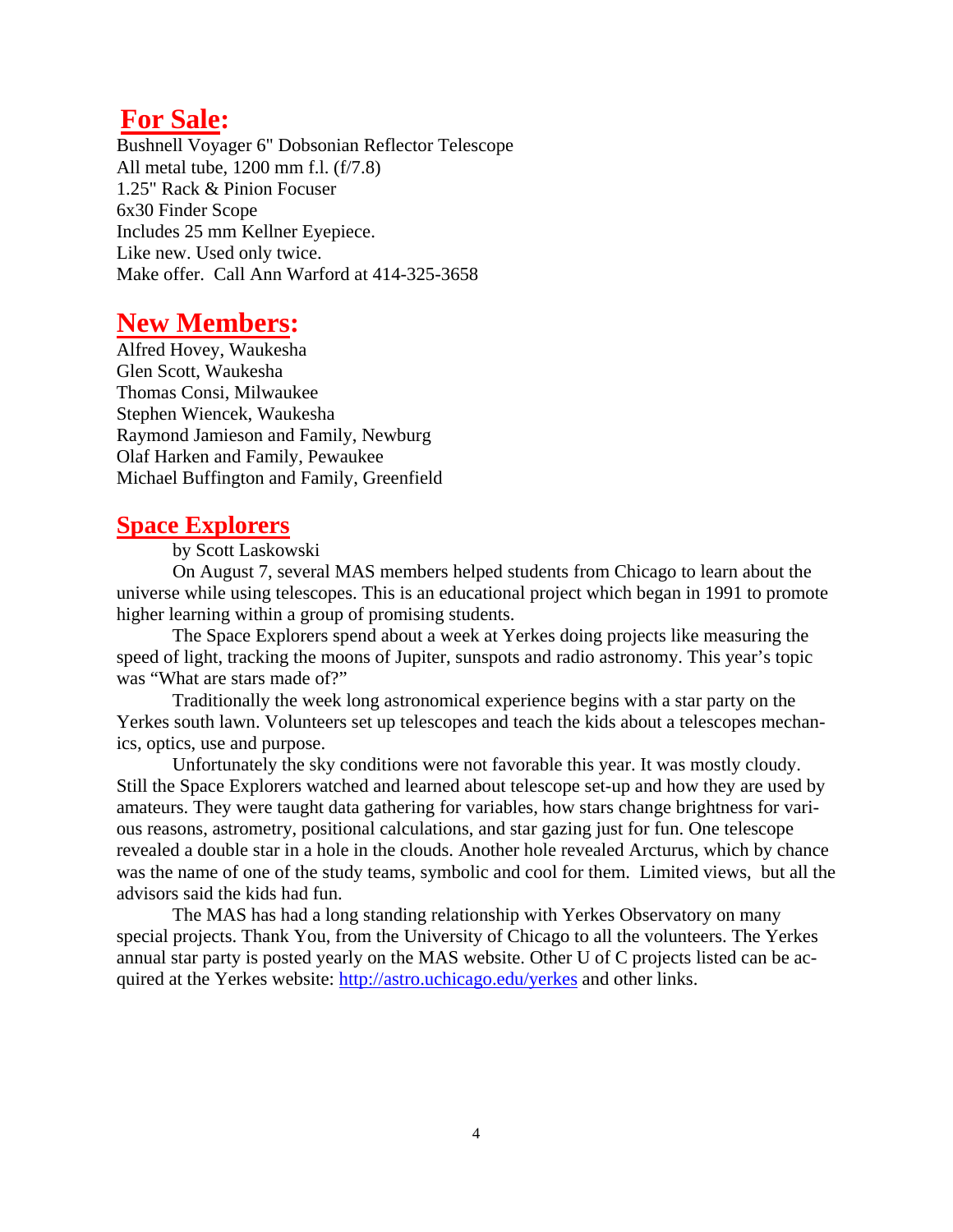# **September Asteroid Occultations**

#### by Gerry Samolyk

This month there are three asteroid shadows that will pass close to our area. Although none of them are predicted to pass over the observatory as this is being written, the predictions may

be updated as we get closer to the events. All of these events are on a Sat night  $\cdot$ ,... or Sun morning. The website links listed will provide the latest updates as well as finder charts for the target stars.

On Sunday morning, Sept 5 the 12.0 magn asteroid, 107 Camilla, will occult a 11.8 magn star. This will result in a drop in the combined magnitude of 0.9. This should be observable visually or with a video camera. The predicted path, as of this writing, is across central Wisconsin (see map to the right). The predicted time is 8:53 UT (3:53 AM CDT). For the latest updates, go to the link below. http://www.asteroidoccultation.com/2004\_09/0905\_107\_1897.htm



One week latter, on Sat, Sept 11, there will be a double header as the 12.4 magn asteroid, 914 Palisana, will occult two stars a minute apart. The first event is predicted for 4:11 UT (11:11 PM CDT) when a 9.6 magn star will be occulted. One minute latter the shadow of a 7.2 magn star will pass south of the first path. The maps below show the path of the two events as of Aug 23. Again the predicted paths can change. The links below will provide details of each occultation.

http://www.asteroidoccultation.com/2004\_09/0912\_914\_2478.htm http://www.asteroidoccultation.com/2004\_09/0912\_914\_1908.htm





Observers should observe these type of events, even when the path is predicted to be a miss. First, although these predictions have gotten much better over the years, they can still be off by a path width or so. Second, some asteroids have been found to have natural satellites (moons). Most of these have been discovered by amateurs while observing occultations.

# **THE NEWBIE NOOK**

by Steve Diesso

The ability to find and locate astronomical objects is becoming a lost art. The availability of computerdriven telescopes has allowed new telescope owners to bypass this important step in their knowledge of the evening sky. I believe that becoming familiar with the constellations is a very important aspect of amateur astronomy. If you think of the sky as a globe of the earth, constellations are the countries. Once you can locate and identify a country, the cities and towns are a whole lot easier to find.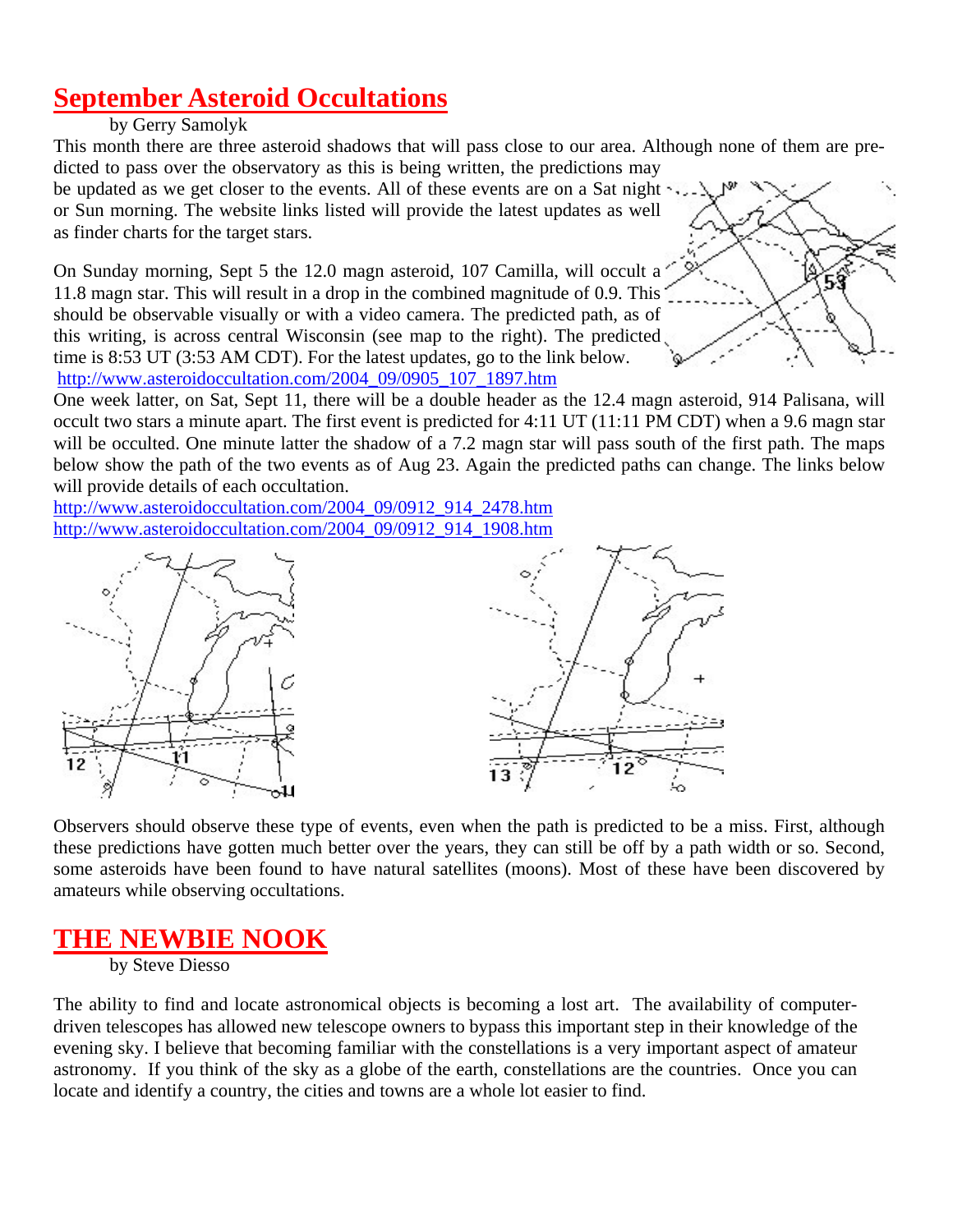

So, let's start with the Circumpolar Constellations. These are the constellations that are always visible from the northern hemisphere. Let's take a look at five of them.

# **Ursa Major (The Great Bear)**



Most people believe that the big dipper (in red) is a constellation, but actually it is not. It is part of the constellation of Ursa Major.

The bowl of the big dipper is the central part of the main body of the bear. The head, fore and hind legs are visible to the west and south of the dipper. The handle of the big dipper represents the Great Bear's tail! Only one problem… bears don't have large tails. But according to myth, the Great and Little Bears were thrown up into the sky, stretching their small tails into large ones!!

Of course, the Big Dipper is one of the most recognizable star patterns in the northern hemisphere.

A good visual challenge is the central star in the handle. Mizar and Alcor are a pair of stars that can be viewed with the naked eye. A good pair of binoculars (you should have a good pair if you took my advice in last month's column) will easily resolve them. A good telescope will reveal that both Mizar and Alcor are true multiple star systems. More details on double/multiple stars will be covered in a future column.



 As any scout would know, a line drawn from the two stars on the bowl (Merak and Dubhe) will point to Polaris, also known as the North Star, in the constellation of Ursa Minor.

## **Ursa Minor (The Little Bear)**



Ursa Minor is not as clearly defined as it's larger counterpart. In fact, from most urban areas, including the MAS observatory site, only 3 of its 7 stars are easily visible. Of course Polaris, the North Star, never sets as seen from northern latitudes. It is positioned directly over the earth's north pole, so the entire sky seems to rotate around it from east to west. Contrary to popular belief Polaris is NOT the brightest star in the sky; it is actually a very average star.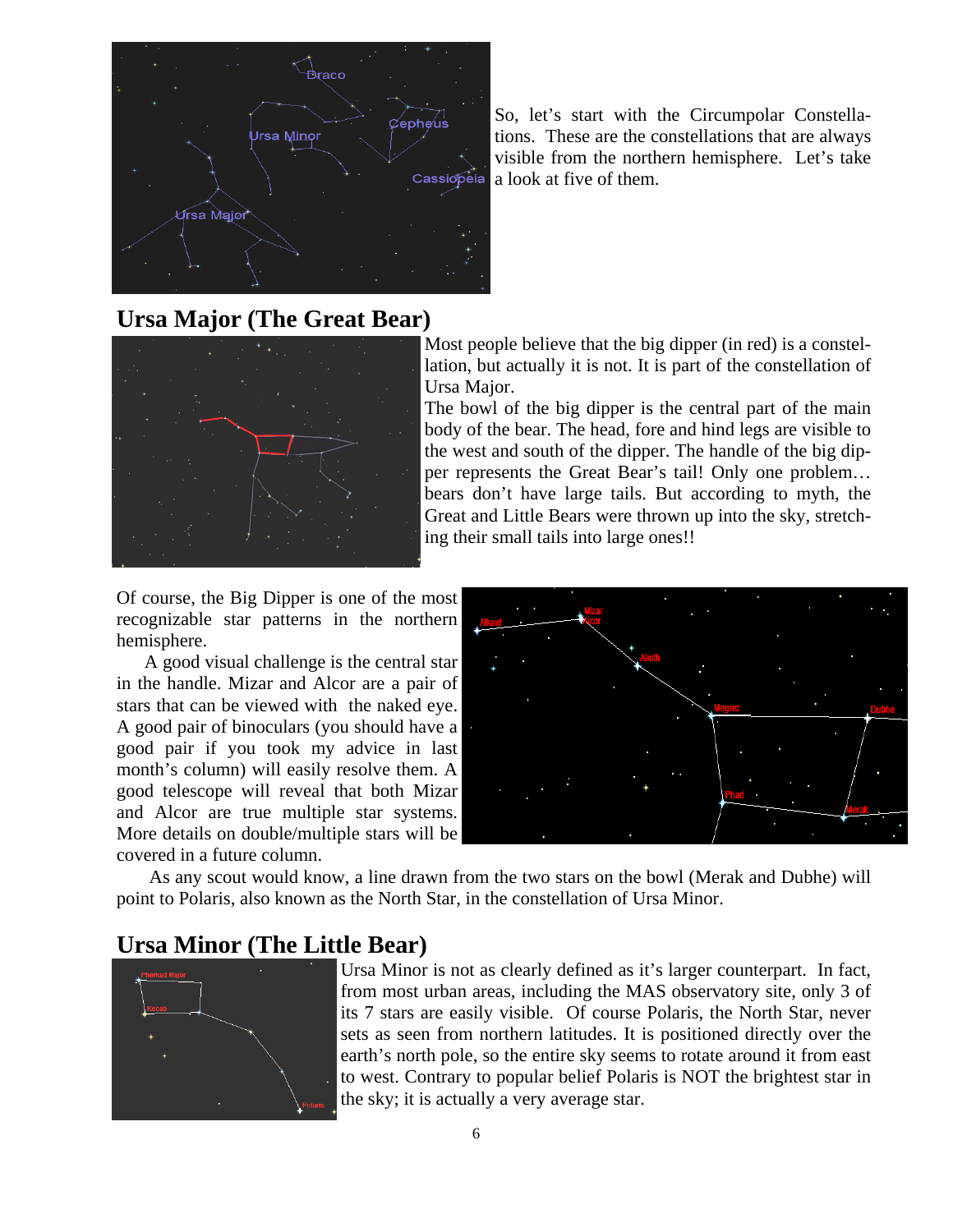Telescope owners with clock-driven equatorial mounts, must align their telescopes on Polaris so their telescope will easily track the stars.

The two other easily visible stars in the constellation are Pherkad Major and Kocab. The remaining 4 stars can be difficult to see from city and suburban skies due to light pollution and sky glow. If you can see them, then you either have very good eyesight, or you live in a dark sky location. If it's the latter, then consider yourself VERY LUCKY!!!

## **Cassiopeia (The Vain Queen)**



This easily located constellation looks more like a W, E, 3, or M, depending on the time of night. Cassiopeia can be located by drawing a line from the handle of the Big Dipper through Polaris until you locate Cassiopeia.

According to mythology, Cassiopeia compared her daughter's beauty to the Sea Nymphs. They became angered, and the god Neptune/Poseidon forced her to sacrifice her daughter to the sea monster. Of course it all worked out when the hero Perseus saved the day, got the girl, and rode off into the sunset. Meanwhile, the gods placed Cassiopeia in the heavens where she perpetually circles the North Star on her head as punishment for her vanity!!

### **Cepheus (The King)**



Cepheus is a very dim constellation located near Cassiopeia. It is supposed to depict the husband of Cassiopeia sitting on his throne. But to a baseball fan like me, I think it looks like home plate, or even a child's drawing of a house. Also, if you want to try to see a very nice double star, train your telescope on the star in the center of the constellation, Alkurhah.

## **Draco (The Dragon)**

A long serpentine thread of stars winds its way between Ursa Major and Minor, ending with a diamond shaped head. Draco is one of the longest constellations in the sky. It is easily seen in the northern sky.

Since these are circumpolar constellations, they never set when viewed from Wisconsin or the remainder of the Northern Hemisphere. They are visible all night, every night of the year. So try using this article and your star charts to locate them.



According to the feedback from our newsletter editor, Jerry Bialozynski, it sounds like this column is needed, and wanted by our membership. Thank you for your support and again, drop me a line and let me know what topics you would like this column to cover. You can contact me at diessos@yahoo.com, and **please** attend the monthly meetings. Being a member of the club is much more fun when you participate.

Clear Skies!!